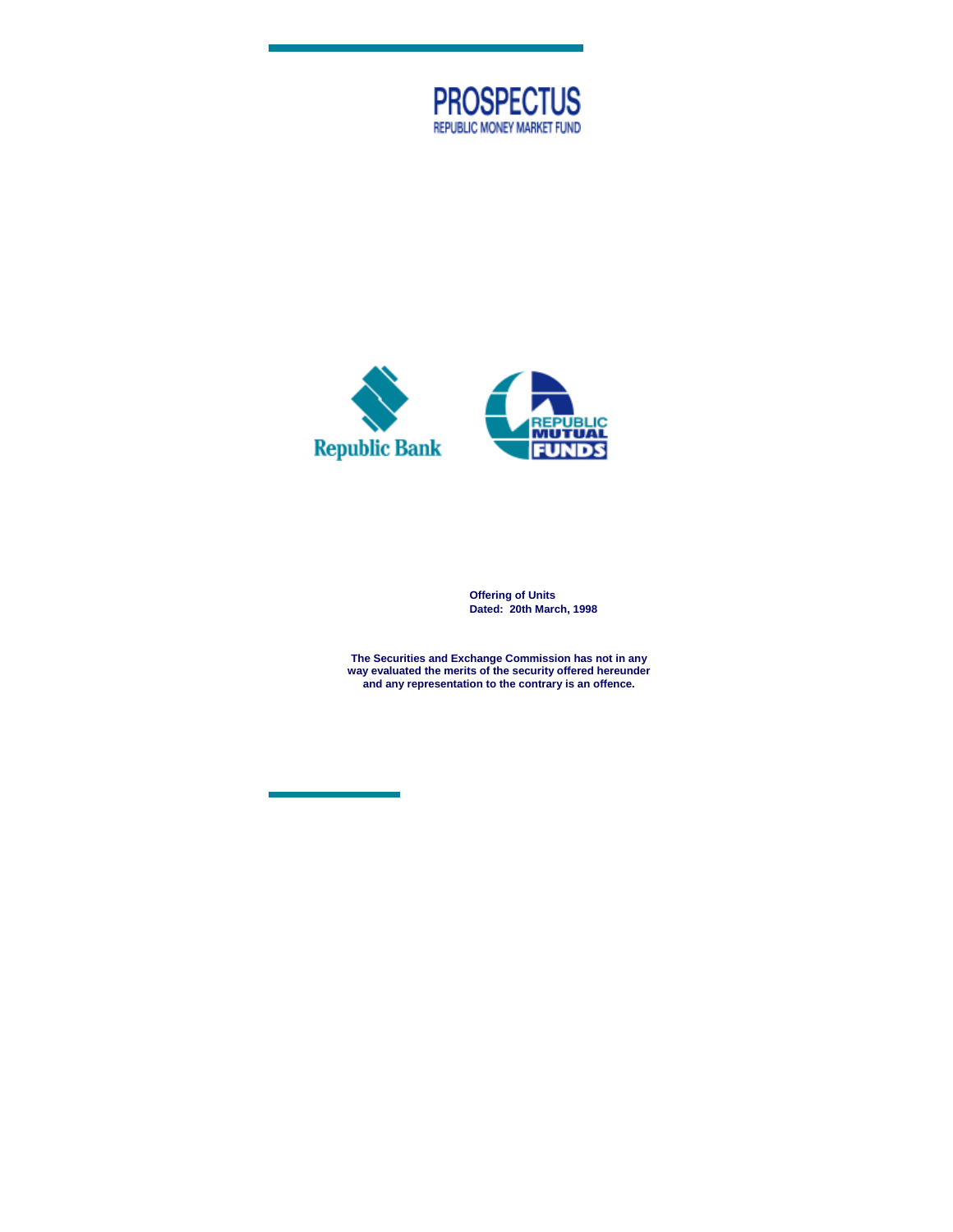Pursuant to Section 65 of the Securities Industry Act 1995 (SIA), this Prospectus has been filed with the Securities and Exchange Commission (SEC) and a receipt therefore has been issued by the Commission for the purpose of giving information to the public with regard to the Republic Money Market Fund.

The Directors of Republic Bank Limited whose names appear on page no. 4 are the persons responsible for the information contained in this Prospectus. To the best of the knowledge and belief of such Directors (who have all taken reasonable care to ensure that such is the case) such information is in accordance with the facts and does not omit anything which is likely to affect materially the import of such information. The Directors of Republic Bank Limited, accept responsibility accordingly.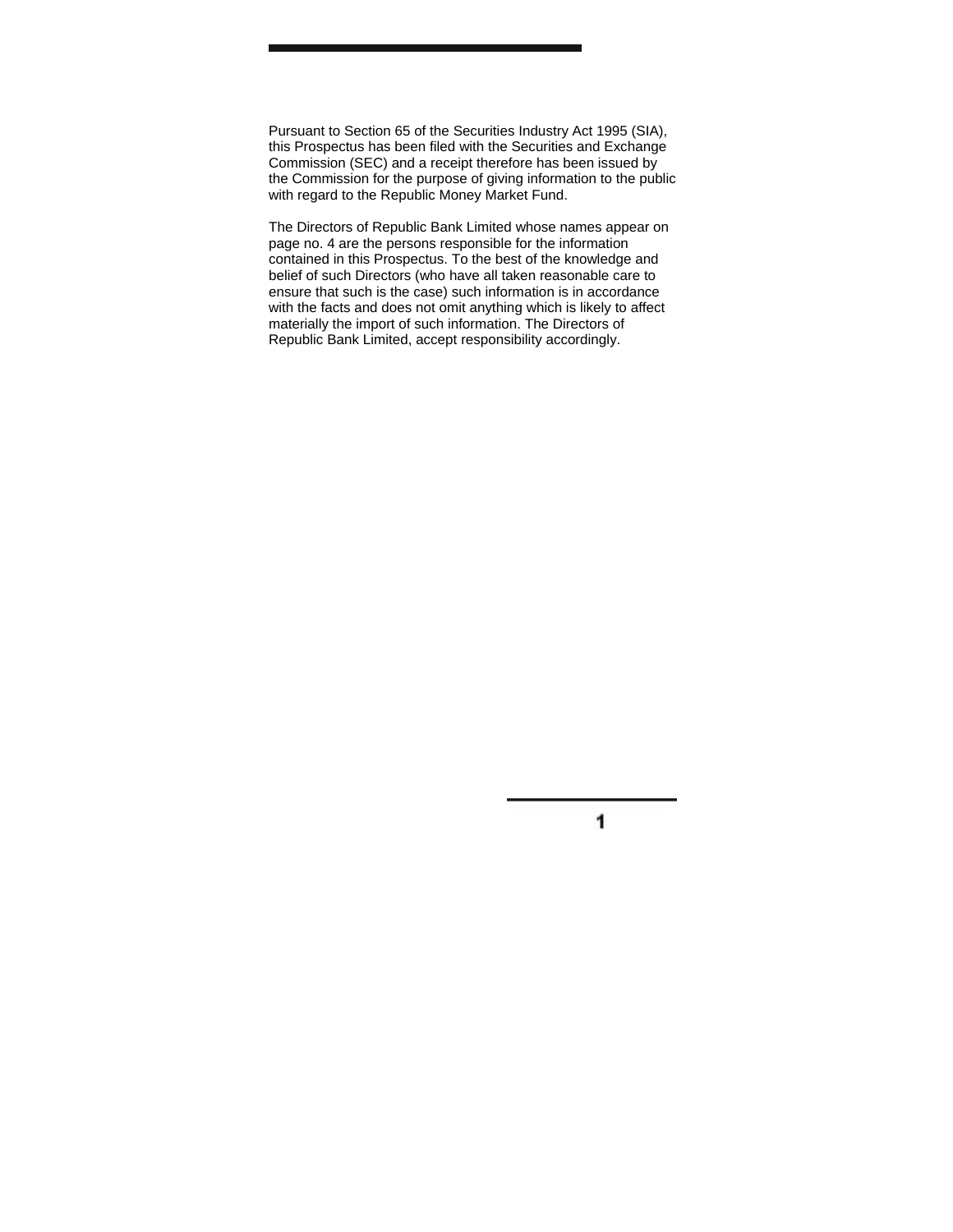# **TABLE OF CONTENTS**

DIRECTORY BOARD OF DIRECTORS SUMMARY INTRODUCTION The Trust INVESTMENT STRATEGY Investment Objective and Policy Investment Restrictions Risk Disclosures Modifications TRUSTEE, ADVISER, MANAGER AND DISTRIBUTOR DISTRIBUTION OF UNITS Subscriptions Payment for Units Change of Information Notification Form Redemption Mandatory Redemption Restrictions on Transfers Determination of Net Asset Value per Unit Certain Limitations on Liability **Termination** TAX CONSIDERATIONS INCOME AND DISTRIBUTIONS GENERAL INFORMATION Documents for Inspection Unitholders' Voting Change of Situs Fees **Trustee**  Adviser Manager **Distributor**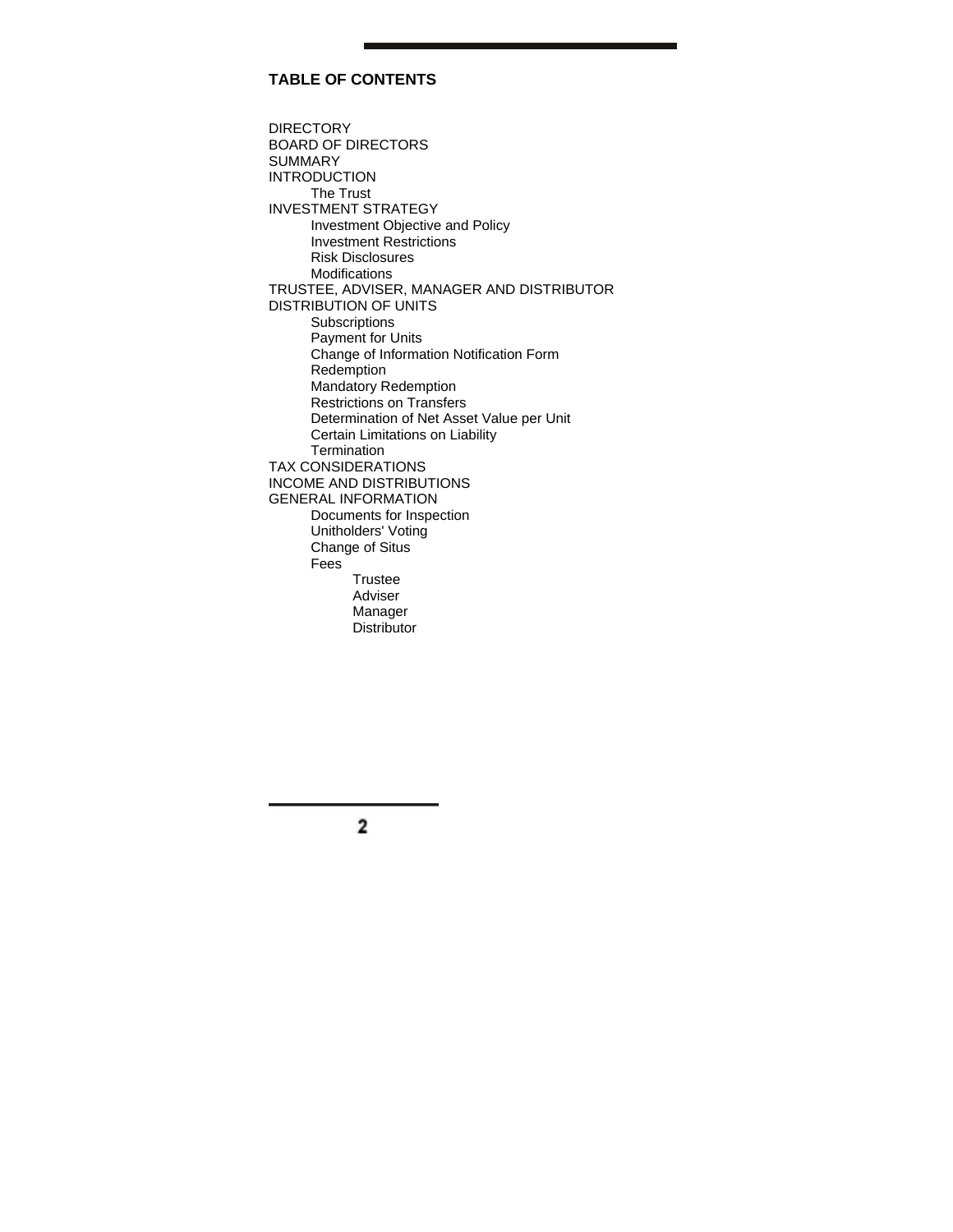# **DIRECTORY**

| Sponsor/Promoter:                        | Republic Bank Limited<br><b>Republic House</b><br>9-17 Park Street<br>Port of Spain<br>Trinidad                   |
|------------------------------------------|-------------------------------------------------------------------------------------------------------------------|
| The Trustee:                             | Republic Finance and Merchant Bank<br>Limited<br>9-17 Park Street<br>P.O. Box 877<br>Port of Spain<br>Trinidad    |
| The Adviser:                             | Republic Bank Limited<br><b>Republic House</b><br>9-17 Park Street<br>Port of Spain<br>Trinidad                   |
| The Manager:                             | Republic Bank Limited<br><b>Republic House</b><br>9-17 Park Street<br>Port of Spain<br>Trinidad                   |
| The Distributor:                         | Republic Bank Limited<br><b>Republic House</b><br>9-17 Park Street<br>Port of Spain<br>Trinidad                   |
| <b>Legal Advisers to</b><br>the Trustee: | Pollonais, Blanc, de La Bastide & Jacelon<br>Pembroke Court<br>17-19 Pembroke Street<br>Port of Spain<br>Trinidad |
| <b>Auditors:</b>                         | Messrs. Ernst & Young<br>53-55 Abercromby Street<br>P.O. Box 158<br>Port of Spain<br>Trinidad                     |

٦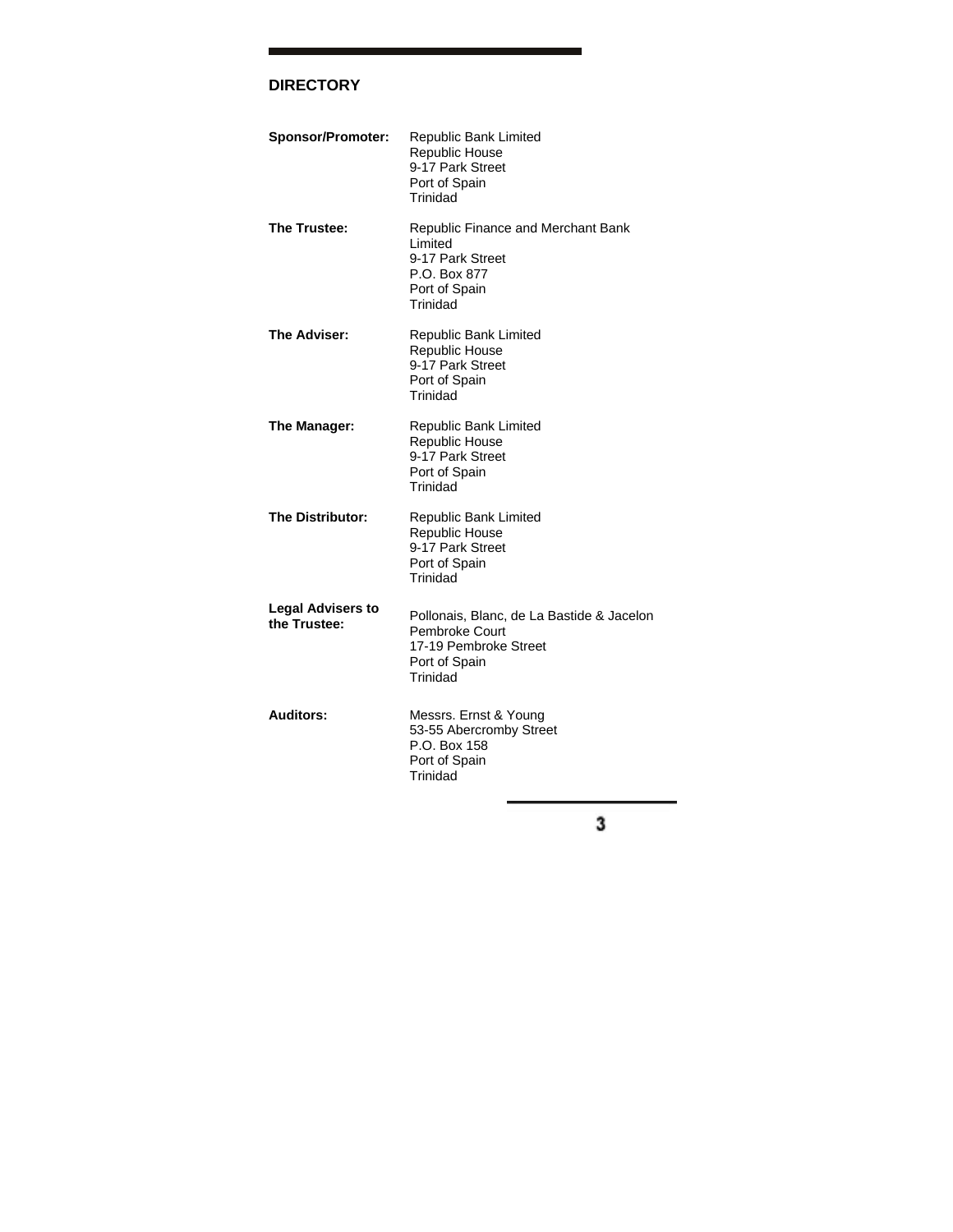## **BOARD OF DIRECTORS OF FUND SPONSOR REPUBLIC BANK LIMITED**

R. F. deC. Harford (Chairman and Managing Director) F.C.I.B., F.I.B.A.F

D. J. Dulal-Whiteway (Deputy Managing Director) B.Sc. (Mgmt. Studies), MBA, C.G.A.

W. Aguiton

B. S. Dulal-Whiteway C.A., F.C.C.A.

C. A. Jacelon S.C., LL.M.,A.C.I. Arb., Notary Public

G. L. Lewis B.Sc (Petro.Eng.), M.S. (Petro. Eng.)

J. Martin C.A., F.C.A.

R. Martineau S.C., LL.M.

R. A. Rahaman

C. Sharma B.Sc (Elec.Eng), M.Sc. (Power & Systems), Ph.D. (Elec. & Comp. Eng.)

B. Tewarie BA, MA, Ph.D.

G.I. Thomson B.Sc. (Math & Physics), MBA

M. Thorpe Ph.D.

Directors may be contacted through the Corporate Secretary, Republic Bank Limited, Head Office, 9-17 Park Street, Port of Spain.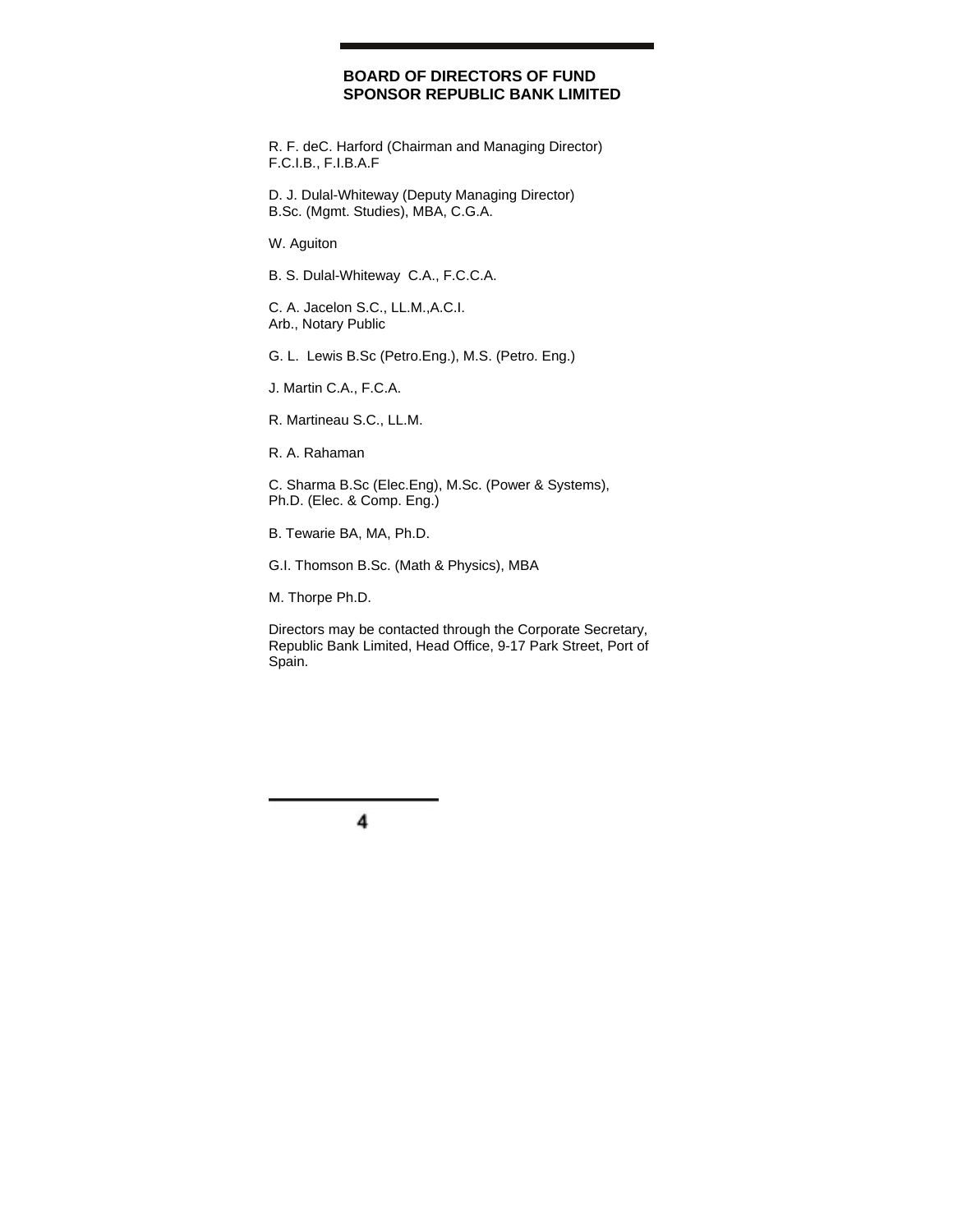## **SUMMARY**

This Prospectus constitutes an invitation to investors to subscribe for Units in a new mutual fund at the initial offer price of \$100 each (the "Units") up until 1st April 1998 or such later date as the Trustee in its sole discretion may determine (the "Closing Date") and thereafter at Net Asset Value per Unit in the Unit Trust established by the declaration of trust (the "Declaration of Trust") dated 20th March 1998, made by Republic Finance And Merchant Bank Limited (the "Trustee") and known as the REPUBLIC MONEY MARKET FUND (the "Trust"), subject to the terms of the Declaration of Trust. The contents of this Prospectus are qualified in their entirety by the detailed provisions of the Declaration of Trust. Units are offered at the issue prices set forth under the heading "Distribution of Units" below.

Save where the context requires otherwise, words and expressions defined in the Declaration of Trust shall have the same meaning in this Prospectus.

No dealer, salesman or other person is authorised to give any information or to make any representations other than those contained in this Prospectus and if given or made such information or representations may not be relied upon as having been authorised by the Trustee or any Adviser. This Prospectus does not constitute an offer or solicitation to any one in any jurisdiction in which such offer or solicitation is not authorised or to any person to whom it is unlawful to make such offer or solicitation.

The Trust is neither insured with the Deposit Insurance Corporation in Trinidad and Tobago nor is it guaranteed by the Central Bank of Trinidad and Tobago or by any of the parties related thereto. Any investment in the Trust is at the sole risk of the investor.

There is no assurance that the Trust's Investment Objective will be achieved and investors may not receive back the amount originally invested in the Trust.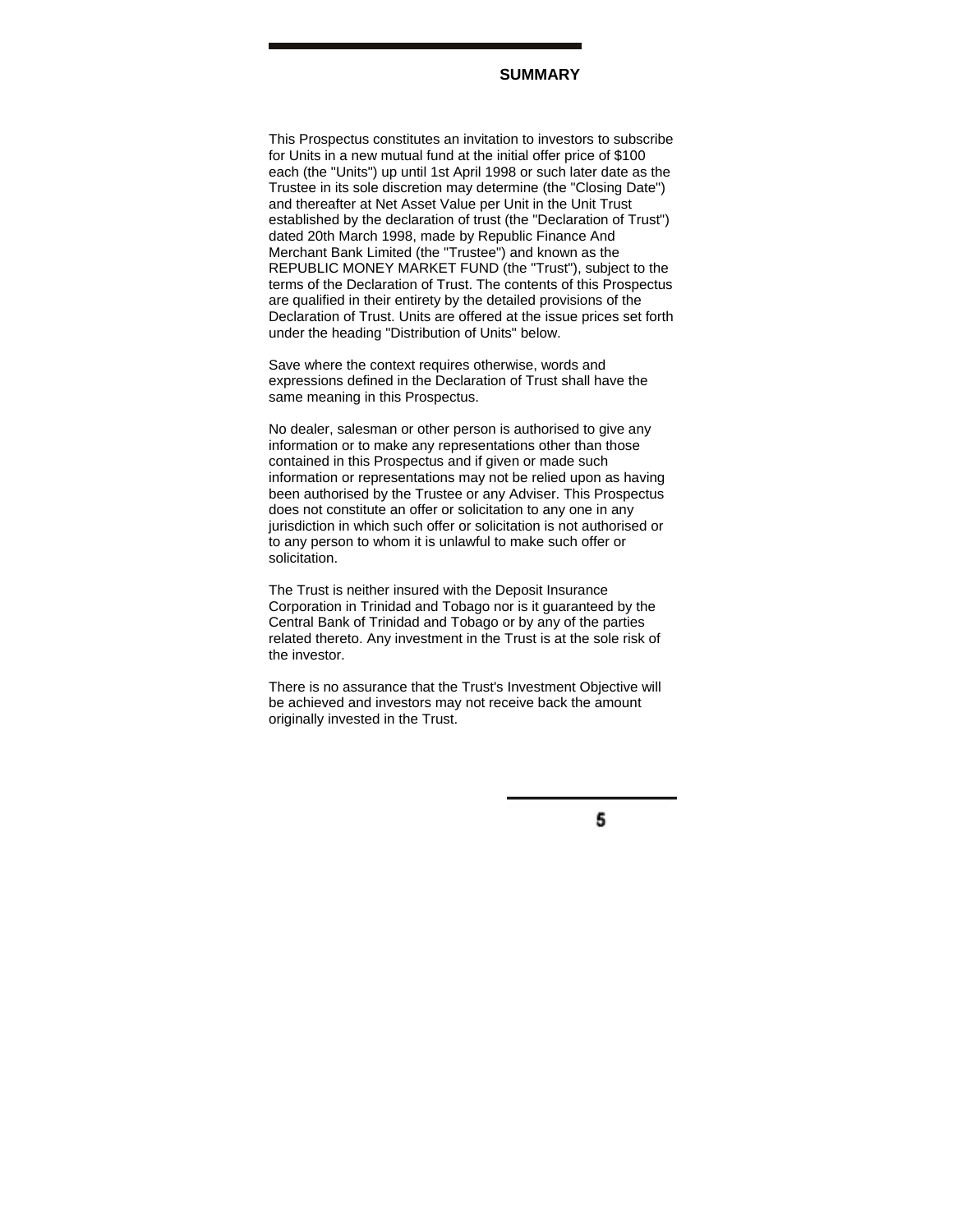All references herein to "dollar", "dollars" or "\$" mean the lawful currency of the Republic of Trinidad and Tobago. A "Business Day" is any day on which commercial banks operate for all banking business in the Republic of Trinidad and Tobago.

As there is no market for the Units in the Trust, and no such market is expected to develop, it may be difficult or even impossible for the holders to sell them. The Units in the Trust may, however, be redeemed/repurchased by the Trustee.

It should be noted that the price of Units in the Trust may go down as well as up. Under certain circumstances, as detailed in sections 4(g) and 8(c) of the Declaration of Trust, the repurchase and cancellation of Units may be compulsory or suspended. Potential investors should consult their professional advisers on the tax consequences of subscribing, purchasing, holding, redeeming or selling Units under the laws and practice of their country of citizenship, domicile or residence or under the laws of any other relevant jurisdiction and in the light of their personal circumstances.

Circulation of this Prospectus may be restricted in some jurisdictions and potential investors are responsible for informing themselves of any applicable laws or regulations.

If you are in any doubt about the contents of this Prospectus you should consult your stock broker, bank manager, solicitor, accountant or other professional adviser.

The applications for Units may be made only on the basis of this Prospectus alone on the Purchase Notification Form as provided by the Trustee.

Neither the delivery of this Prospectus nor the offer, sale or issue of Units shall constitute a representation that the information given herein is necessarily correct as of any time subsequent to the date hereof.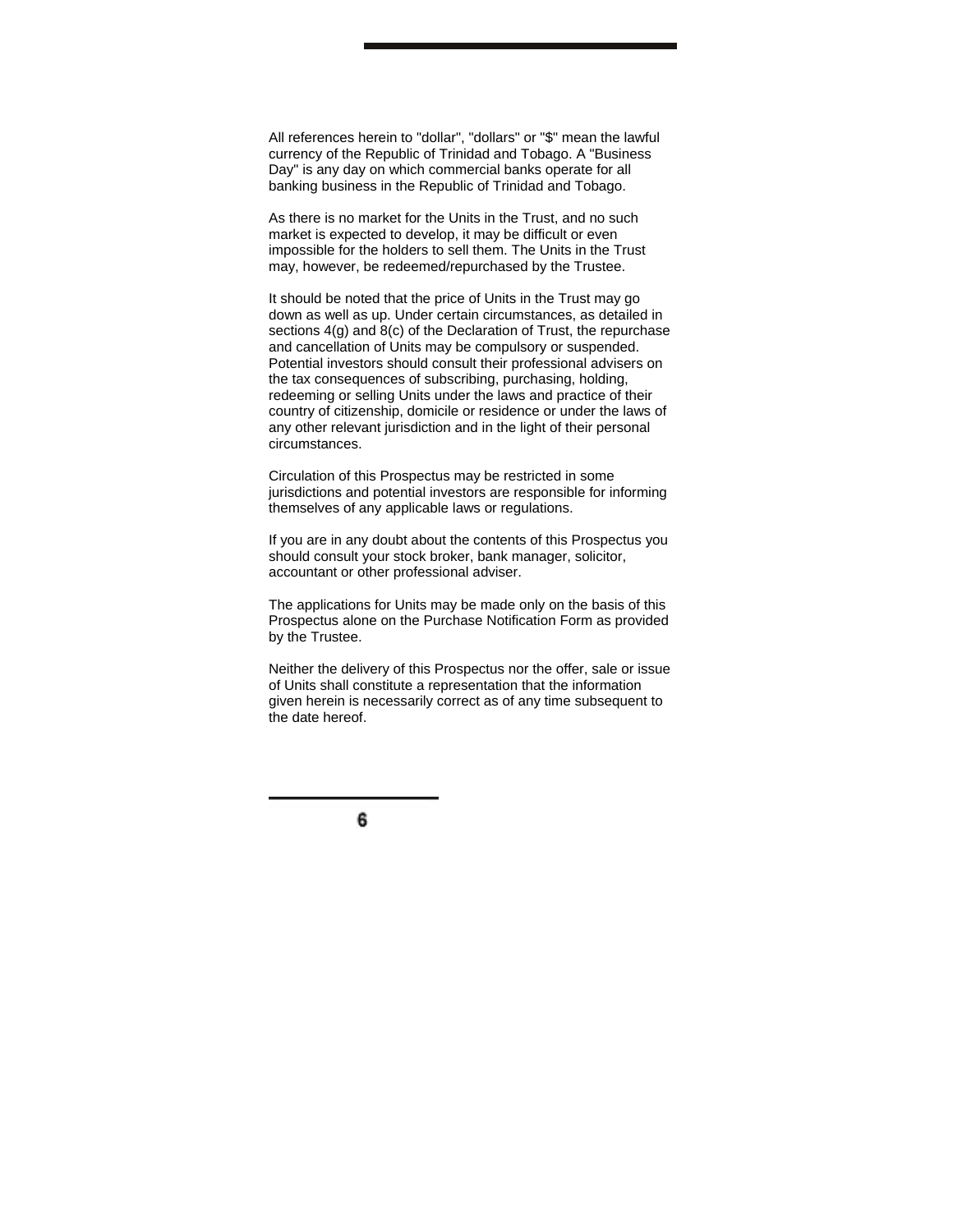## **INTRODUCTION**

## **The Trust**

The Trust will be established as an open ended mutual fund in which Units will be issued. An open ended mutual fund is one in which the number of units which may be issued in the Fund is unlimited. This Unit Trust will be classified as business of a financial nature by Section 5 of The Financial Institutions Act, 1993.

The Trust is governed by the laws of the Republic of Trinidad and Tobago and established by the Declaration of Trust made by the Trustee, duly incorporated and validly existing and licensed under the provisions of the Financial Institutions Act, 1993 of the Republic of Trinidad and Tobago.

The obligations as to the trusteeship of the Trust and the issue and repurchase of Units, and all distributions are the ultimate responsibility of the Trustee. The Trustee pursuant to the power contained in the Declaration of Trust has delegated certain duties and functions:

- (a) as to investment advice, to Republic Bank Limited (the "Adviser");
- (b) as to management, to Republic Bank Limited (the "Manager"); and
- (c) as to distribution of the Units, to Republic Bank Limited ("the Distributor").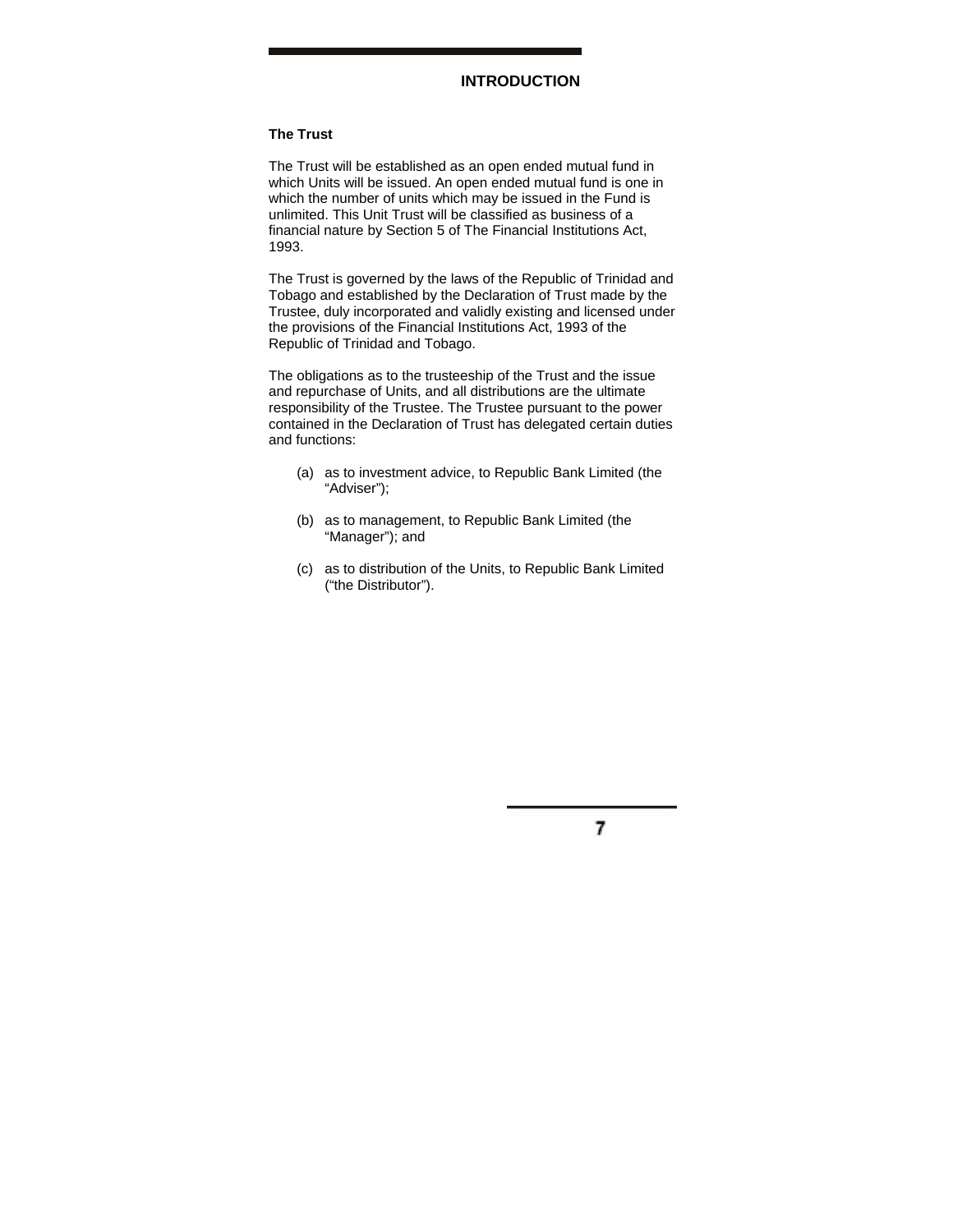# **INVESTMENT STRATEGY**

#### **1. Investment Objective and Policy**

The Investment Objective of the Trust is to seek a high total investment return by investing primarily in a diversified portfolio of debt securities of issuers domiciled in Trinidad and Tobago. Current income from interest will be an important (but not the only) consideration in the selection of portfolio securities. The Trust may invest in securities, including sovereign debt, of issuers in various countries to the extent such securities provide a high income yield and/or are believed to be undervalued and offer the potential for capital appreciation. Total investment return is the aggregate of capital value changes and income.

In selecting debt securities denominated in various currencies, the Adviser will consider, among other factors, the effect of movements in currency exchange rates on the dollar value of such securities. As a general matter, in evaluating investments, the Adviser will seek to maximise the Trust's total investment return, which is expressed in Trinidad and Tobago dollars.

The Adviser will vary the average maturity of the Trust's debt securities from time to time depending on its assessment of the pertinent economic conditions. As with all debt securities, changes in market yields will affect the value of such securities. Prices generally increase when interest rates decline and decrease when interest rates rise. Prices of longer term securities generally fluctuate more in response to interest rate changes than to shorter terms securities.

The Trustee may invest in ancillary liquid assets as appropriate to provide for redemptions or to meet other liquidity needs.

#### **2. Investment Restrictions**

There are certain investment decisions that are deemed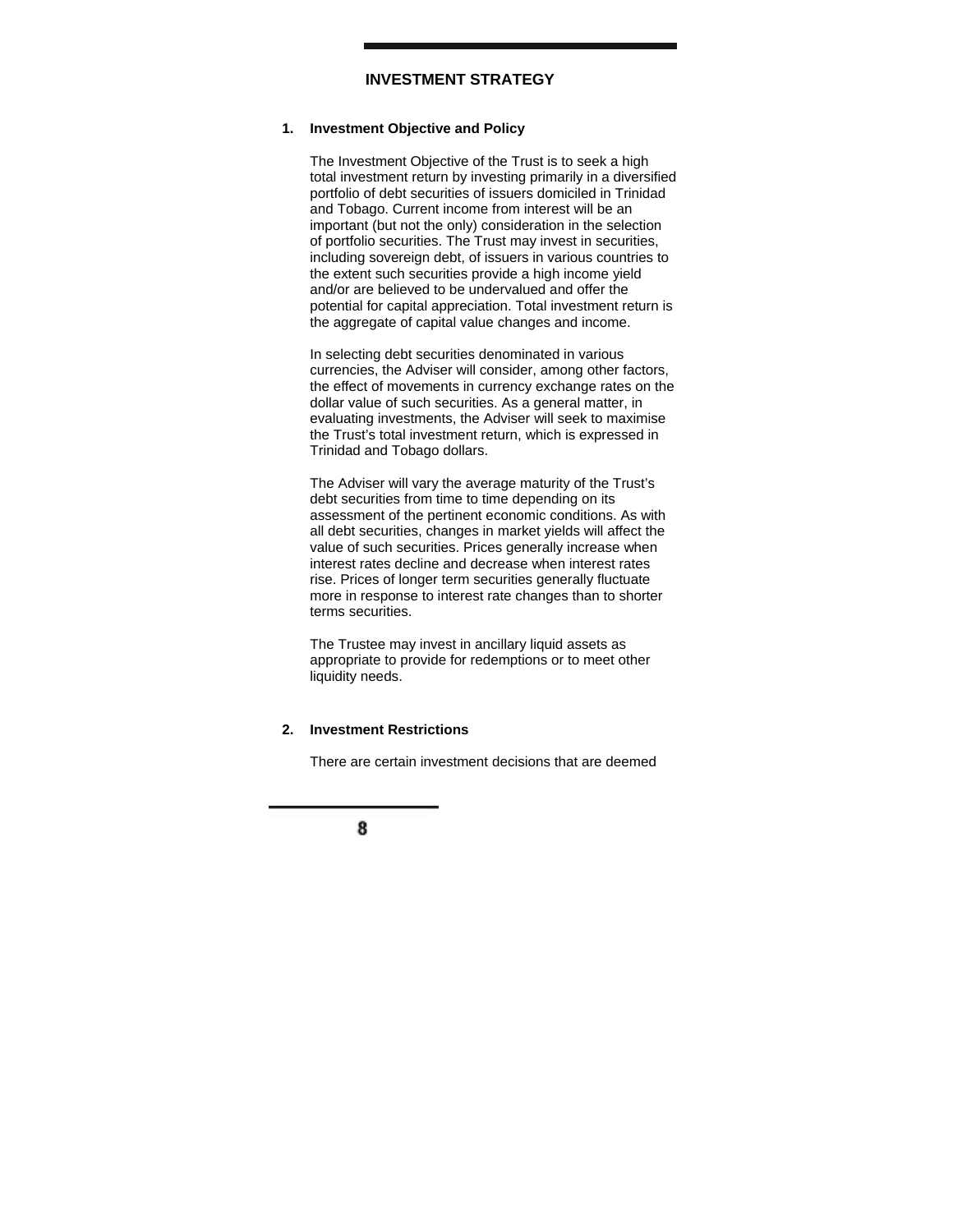fundamental policies for the Trust, including restrictions that no less than 80% of the total assets of the Trust may be invested in debt securities, against acquiring more than 5% of the issued and outstanding share capital of a single issuer, against acquiring securities that are subject to legal or contractual restrictions on resale, and against entering into any derivative transaction and forward currency transaction for speculative purposes.

The Trustee may not borrow any monies.

#### **3. Risk Disclosures**

There can be no assurance that the Trustee will achieve the Investment Objective of the Trust and investors may not receive an amount equal to that originally invested in the Trust.

Although the assets of the Trust will be invested in high quality securities, the portfolio will be subject to the risk of fluctuations in capital value. While the Trustee will seek for the Trust to produce positive total investment returns, in any particular year losses may be suffered.

The prices of Units in the Trust are not guaranteed as they can go down as well as up. There is no guarantee of the achievement of the objectives of the Trust.

The Trust is neither insured with the Deposit Insurance Corporation in Trinidad and Tobago nor is it guaranteed by the Central Bank of Trinidad and Tobago or by any of the parties related thereto. Any investment in the Trust is at the sole risk of the investor.

#### **4. Modifications**

Modification of the Investment Objective requires approval of the Trustee and consent by Ordinary Resolution of the Unitholders.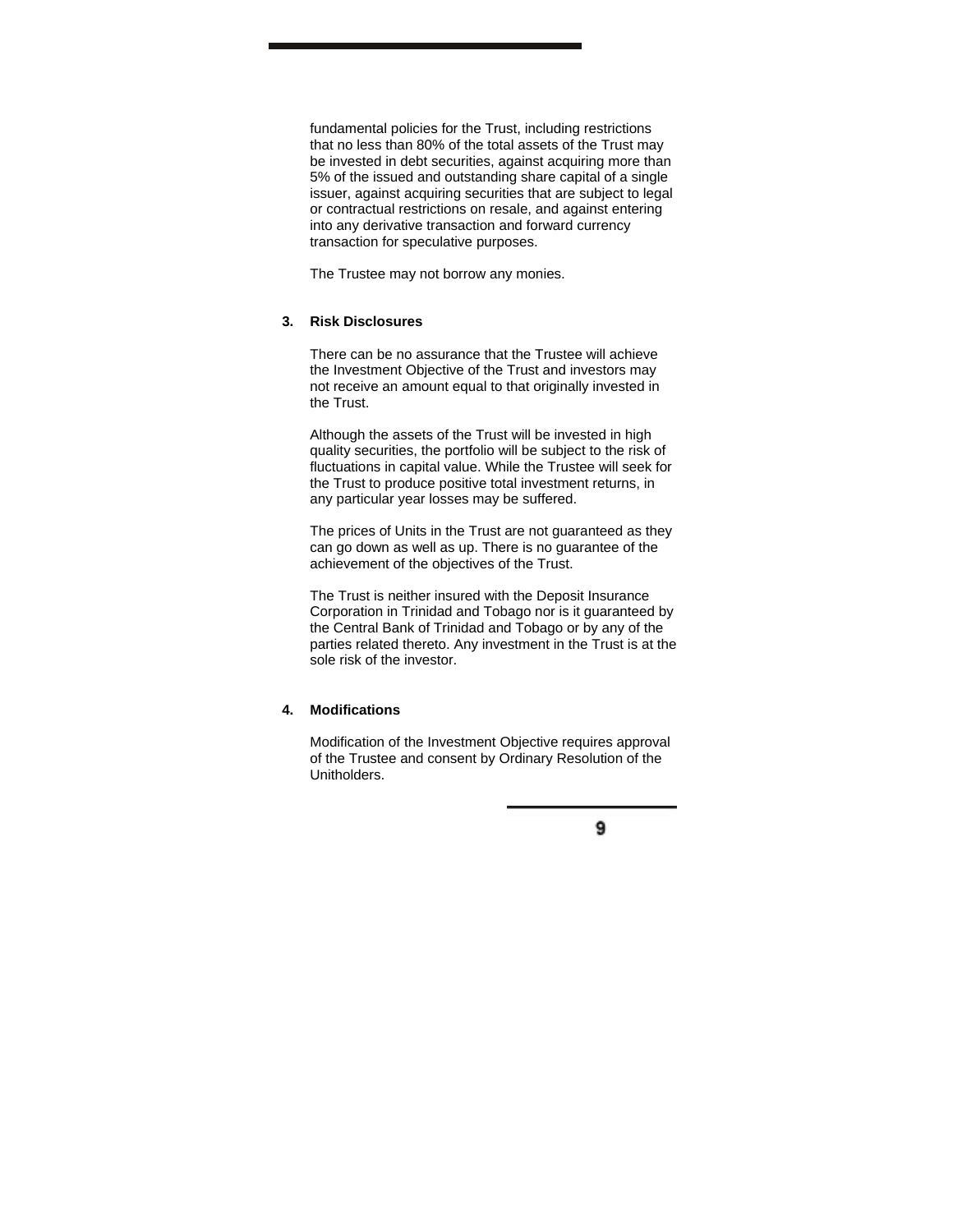# **TRUSTEE, ADVISER, MANAGER AND DISTRIBUTOR**

Pursuant to the Declaration of Trust, the Trustee has exclusive authority and ultimate responsibility for the administration and management of the Trust as well as for the custody of the assets of the Trust. As referred to above the Trustee has delegated certain responsibilities to the Adviser, the Manager and the **Distributor** 

For their services the Trustee, the Adviser, the Manager and the Distributor are paid in accordance with the "Fees Section".

Pursuant to an Investment Advisory Agreement, the Adviser will provide general investment management of the assets of the Trust and buy and sell securities for and on behalf of the Trust subject to the restrictions set forth in this Prospectus and in the Declaration of Trust for the time being and as they may be amended from time to time.

The Adviser, Republic Bank Limited, with its registered office at Republic House, 9-17 Park Street, Port of Spain is licensed under the provisions of the Financial Institutions Act, 1993.

The Adviser will determine the proportion of the assets of the Trust which shall be held in equity securities, debt securities or temporary investments to provide for liquidity or defensive purposes, subject to the restrictions of the Declaration of Trust and delivery of any written instructions by the Trustee to the Adviser.

The Adviser will be responsible for the investment decisions made on behalf of the Trust and will place purchase and sale orders for portfolio securities. The Adviser will also select the dealers that will execute portfolio transactions for the Trust.

Some securities considered for investment by the Trust may also be appropriate for other clients advised by the Adviser, including its affiliates, as well as other funds. If the purchase or sale of securities is consistent with the Trust's investment policies and one or more of such other funds or clients are considered at or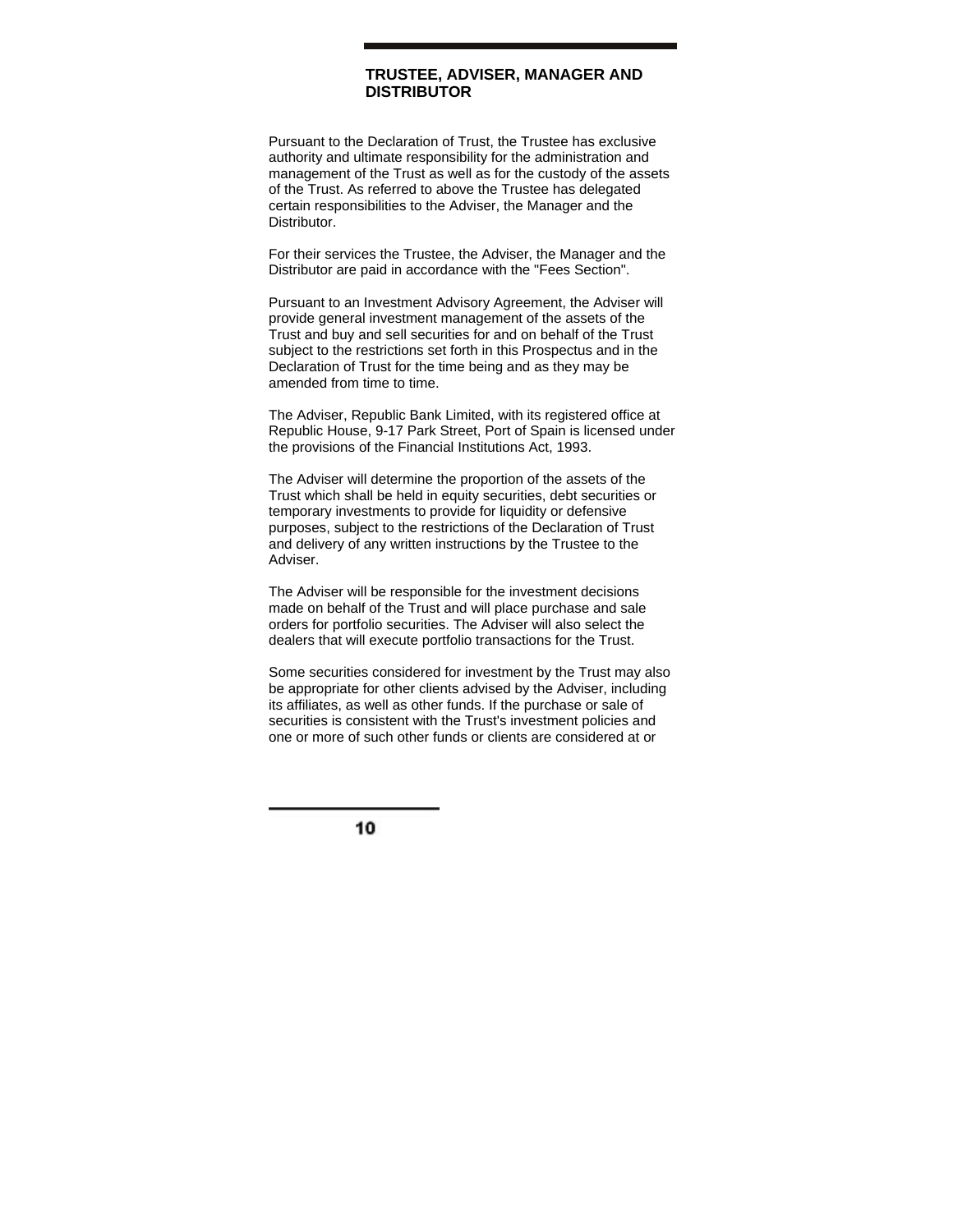about the same time, transactions in such securities will be allocated among the several clients in a manner deemed fair and equitable. These allocations may be advantageous or disadvantageous to the Trust.

The Manager, Republic Bank Limited, is responsible for calculating the Net Asset Value of the Trust and the Net Asset Value per Unit (see "Determination of the Net Asset Value per Unit" below). The Manager is also responsible for the maintenance of proper books of accounts and preparation of full financial statements.

The Distributor, Republic Bank Limited, is responsible for the sale and marketing of Units in the Trust.

The Trustee, in accordance with the terms of the Declaration of Trust is permitted to have recourse to the assets of the Trust to satisfy any liabilities it incurs, in respect of the Trust, including liabilities in favour of its agents such as the Advisor, the Manager and the Distributor.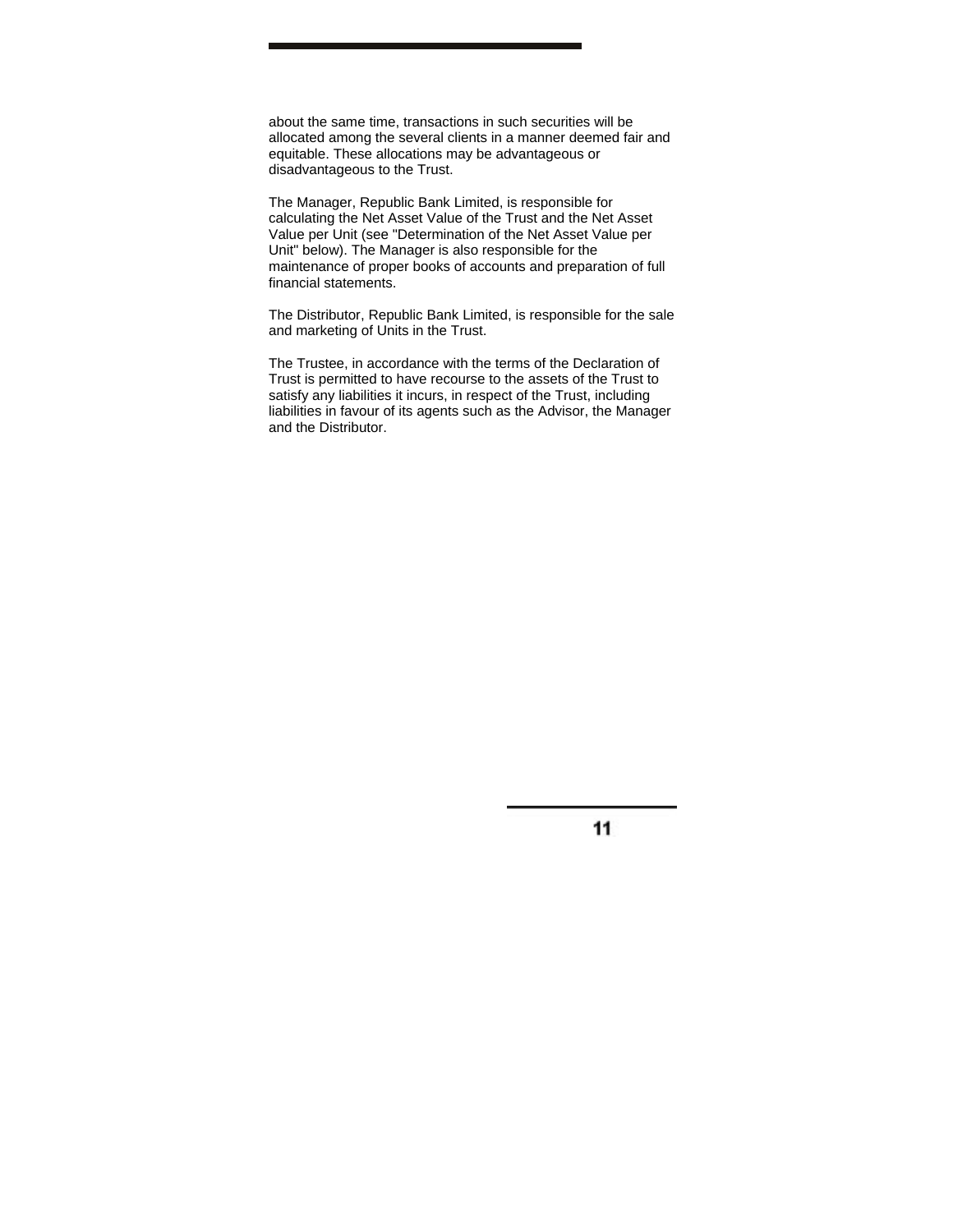# **DISTRIBUTION OF UNITS**

# **Subscriptions**

Units in the Trust will initially be offered at \$100.00 per Unit during the Initial Period (being the period from the date of execution of the Declaration of Trust to 1st April 1998 or such later date as the Trustee in its sole discretion may determine (the "Closing Date")) and thereafter Units may be offered for sale at the Net Asset Value per Unit calculated for each Subscription Date being the Business Day immediately following a Valuation Date (being each and every Business Day). Subject to the Trustee determining otherwise, the minimum initial subscription for Units by an investor will be \$10,000 and thereafter, the minimum amount of an additional subscription by a Unitholder, save and except in the instances of the re-investment of any distributions payable in the Trust, will be \$1000. Completed Purchase Notification Forms must be received by the Trustee (or its duly authorised agent) by no later than 12 noon on the relevant Subscription Date.

There is provision for fractional Units.

No certificates are issued in respect of Units which will be registered in the holder's name. Quarterly statements are sent to **Unitholders** 

### **Payment for Units**

Units will only be issued for cash in the lawful currency of Trinidad and Tobago which must be received with the relevant Purchase Notification Form.

## **Change of Information Notification Form**

Holders of Units are obliged to complete Change of Information Notification Forms in certain circumstances set out in such form.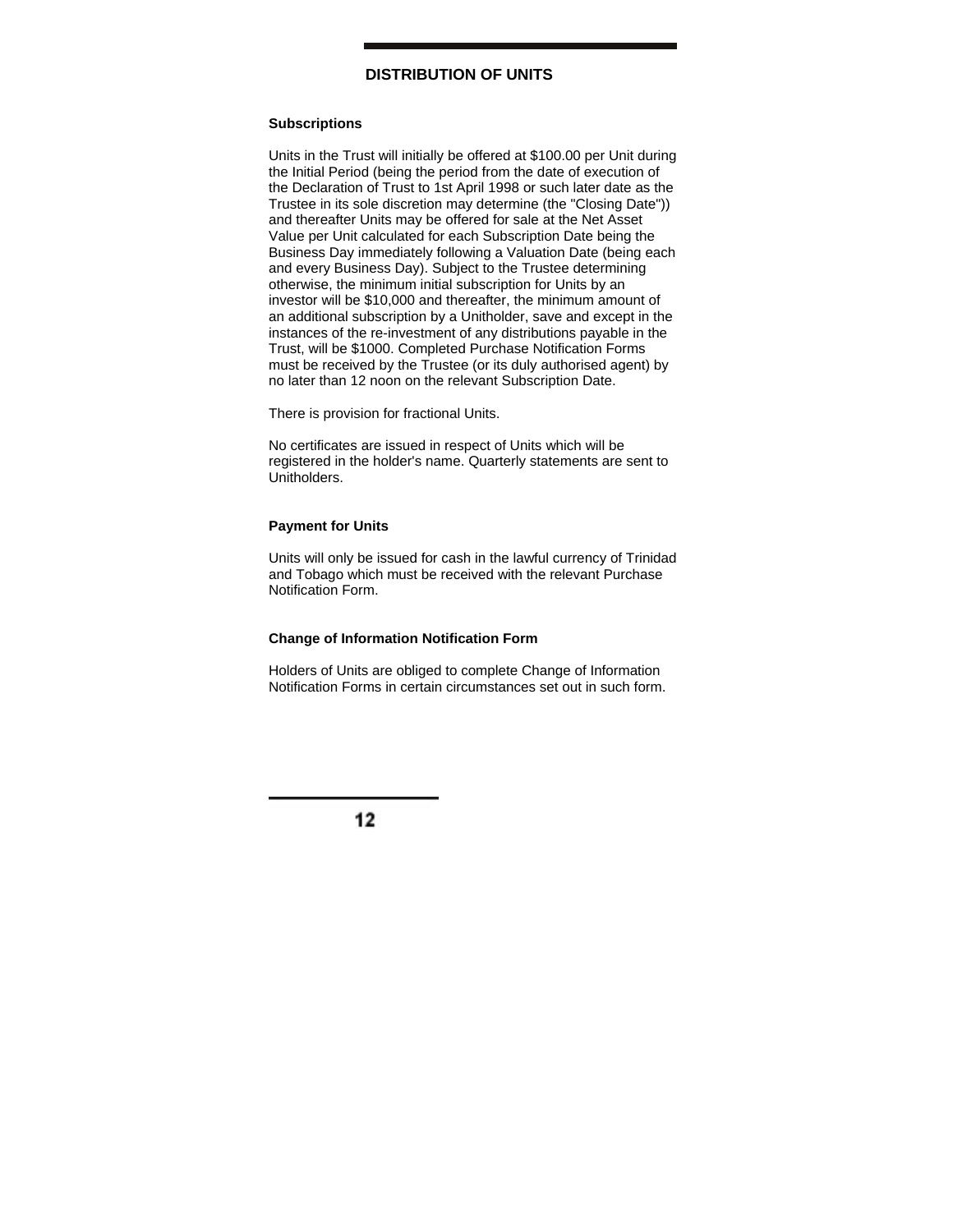## **Redemption**

Redemption of Units will be effected on every Redemption Date, being the Business Day immediately following a Valuation Date (being each and every Business Day). To effect Redemption of Units Unitholders must submit Redemption Forms which must be received by the Trustee (or its duly authorised agent) by no later than 12 noon on the relevant Redemption Date. Units will be redeemed at the Redemption Price less an Early Redemption Charge if redeemed within one year of the date such Units are issued and less any stamp duty or taxation leviable thereon on the relevant Redemption Date. Remittance of Redemption Proceeds will be effected on the relevant Redemption Date. In certain circumstances as detailed in Section 8(c) of the Declaration of Trust where redemption may not be practicable the Trustee, after consultation with the Adviser, may suspend redemptions.

#### **Mandatory Redemption**

If it shall come to the attention of the Trustee that Units are held by any person who is determined by the Trustee to be an inappropriate person to hold Units, as detailed in Schedule 4 of the Declaration of Trust, or that Units were acquired or are held by any person in breach of the law or requirements of any country or governmental authority then the Trustee shall utilise procedures contained in the Declaration of Trust compulsorily to redeem such Units.

### **Restrictions on Transfers**

Units may be transferred only to persons who are not prohibited from holding Units under the terms of the Declaration of Trust. The transferee will be required to represent to the Trustee's satisfaction that it is acquiring the Units for investment on its own account and that it is not disqualified from holding Units pursuant to the terms of the it is not disqualified from holding Units pursuant to the terms of the Declaration of Trust.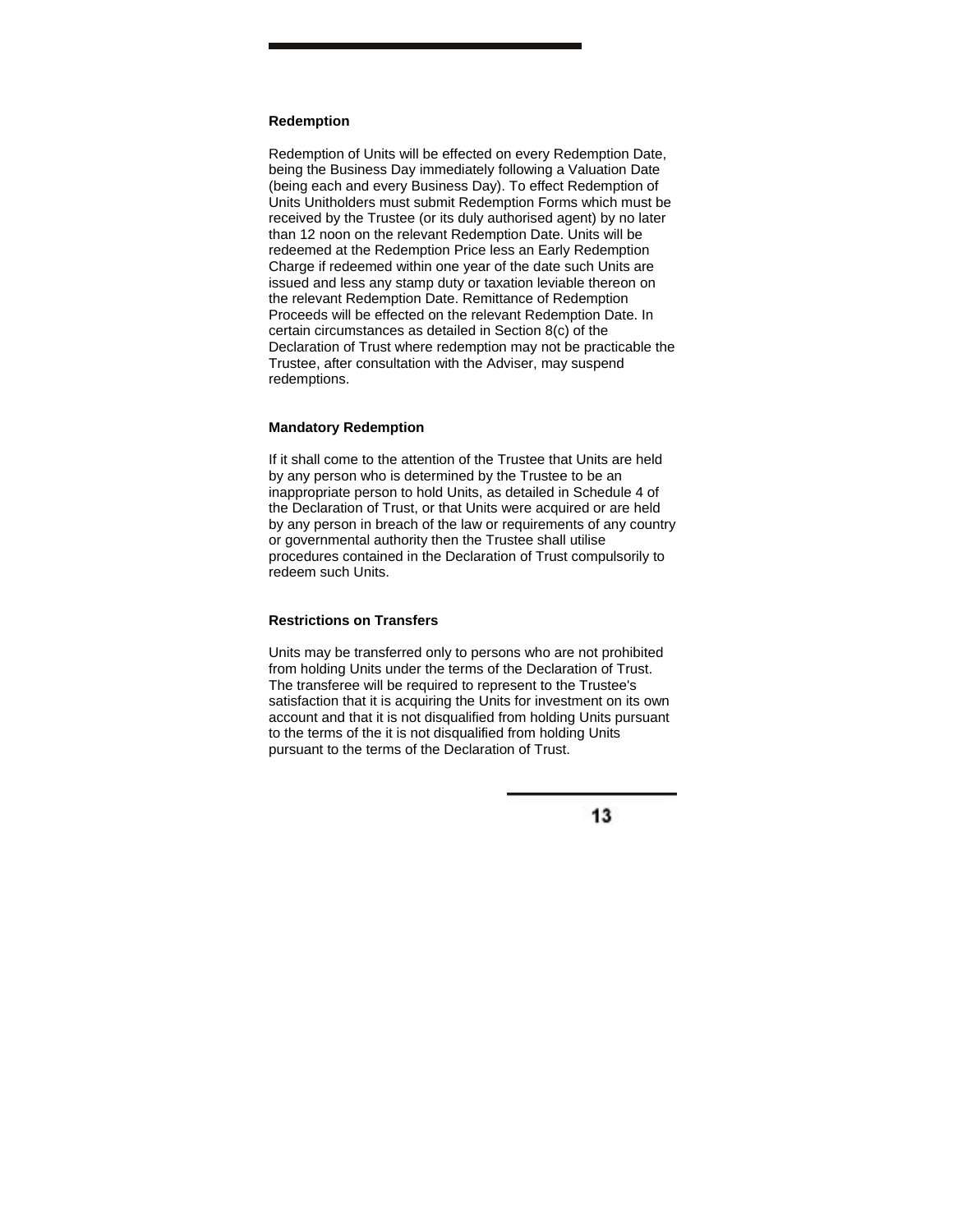A transfer of Units must be by way of Transfer Form and no such transfer will be effective and binding on the Trustee until entered in the Register.

Subject to a resultant holding of Units (by both the transferor and the transferee after the proposed transfer), of which the current value shall be not less than \$10,000 no Transfer Form shall relate to Units of a then current aggregate value of less than \$1,000 unless such Transfer Form relates to all Units registered in the name of the transferor.

## **Determination of Net Asset Value per Unit**

The assets of the Trust are valued at the close of business on a Valuation Date in order to determine the Net Asset Value of the Trust (being the value of the Trust's total assets minus its total liabilities including provision for accrued fees and expenses). The Net Asset Value per Unit will be calculated on each Valuation Date (being each and every Business Day) or such other day or days as the Trustee may determine by dividing the Net Asset Value of the Trust by the total number of Units outstanding on a relevant Valuation Date.

The Trustee may suspend the determination of Net Asset Value and, accordingly, the issue and repurchase of Units in the Trust during:

- (a) any period in which there is a suspension of trading of the Investments or other property of the Trust; and
- (b) while circumstances exist as a result of which in the opinion of the Trustee after consultation with the Adviser it is not reasonably practicable to realise any Investments or other property held or contracted for the account of the Trust.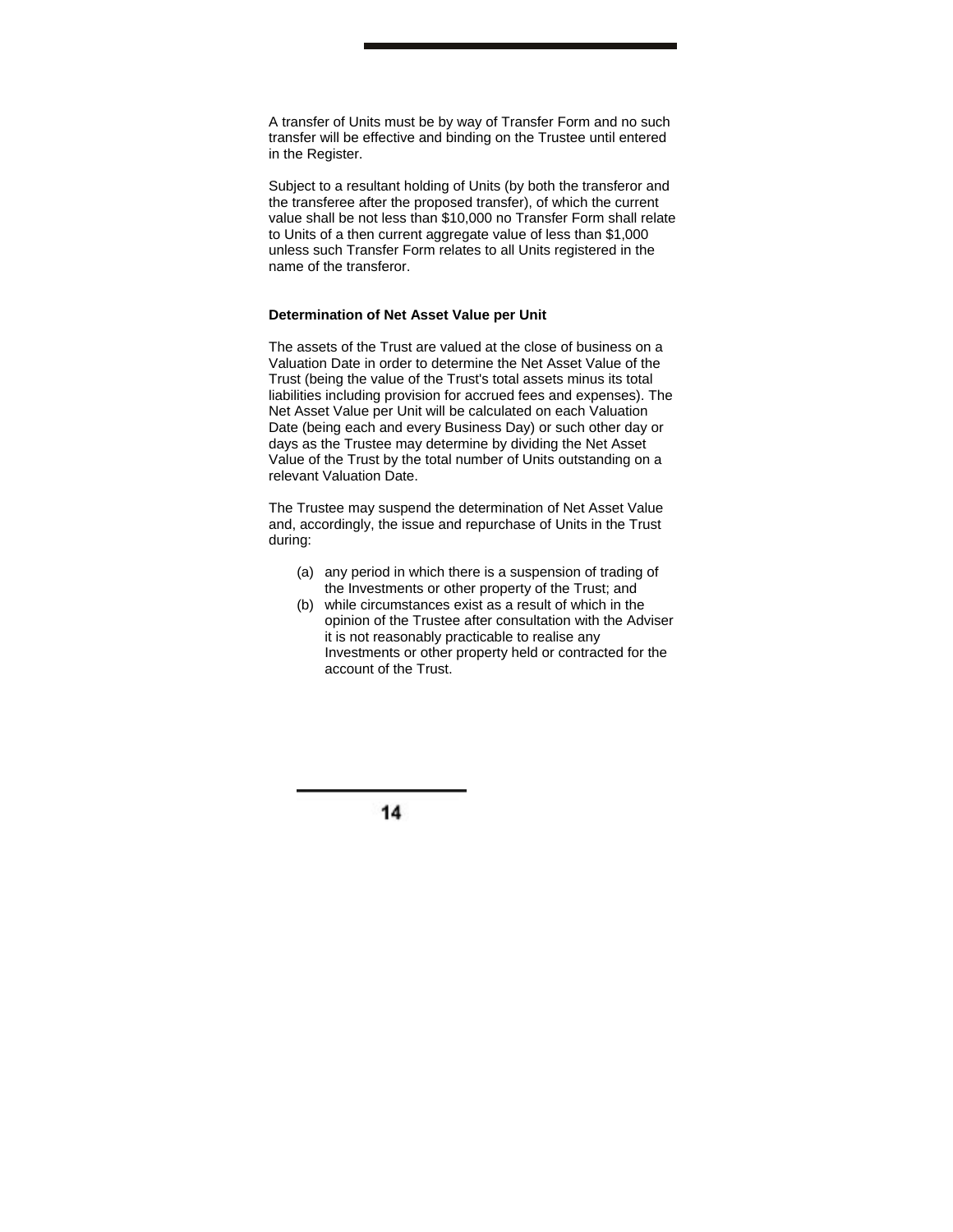Unitholders who have submitted Redemption Forms will be notified of any such suspension as soon as may be practicable after such suspension and those who have not withdrawn their Redemption Forms during the period of such suspension will be promptly notified upon termination of such suspension.

### **Certain Limitations on Liability**

- (1) The Investment Advisory Agreement provides inter alia that the Adviser shall not be under any liability on account of any error of judgement or law or anything done or omitted to be done unless done or omitted to be done with the wilful misfeasance, bad faith or gross negligence of the Adviser or by reason of reckless disregard of its obligations or duties under the Investment Advisory Agreement.
- (2) The Management Agreement provides inter alia that the Manager shall not be liable for acts or omissions unless done or omitted through wilful default, fraud or negligence of the Manager.
- (3) The Distribution Agreement provides inter alia that the Distributor shall use its best efforts to arrange for placement of Units on behalf of the Trust and to provide potential investors with copies of the Prospectus. In so doing, the Distributor shall act as distributor for the Trustee and not as principal.
- (4) The Declaration of Trust provides inter alia that the Trustee shall as regards all the trusts, powers, authorities and discretions vested in it, have absolute and uncontrolled discretion as to the exercise thereof whether in relation to the manner or as to the mode of and the time of exercise thereof and in the absence of fraud or negligence the Trustee shall not be in any way responsible for any loss, costs, damages or inconvenience that may result from the exercise or nonexercise thereof.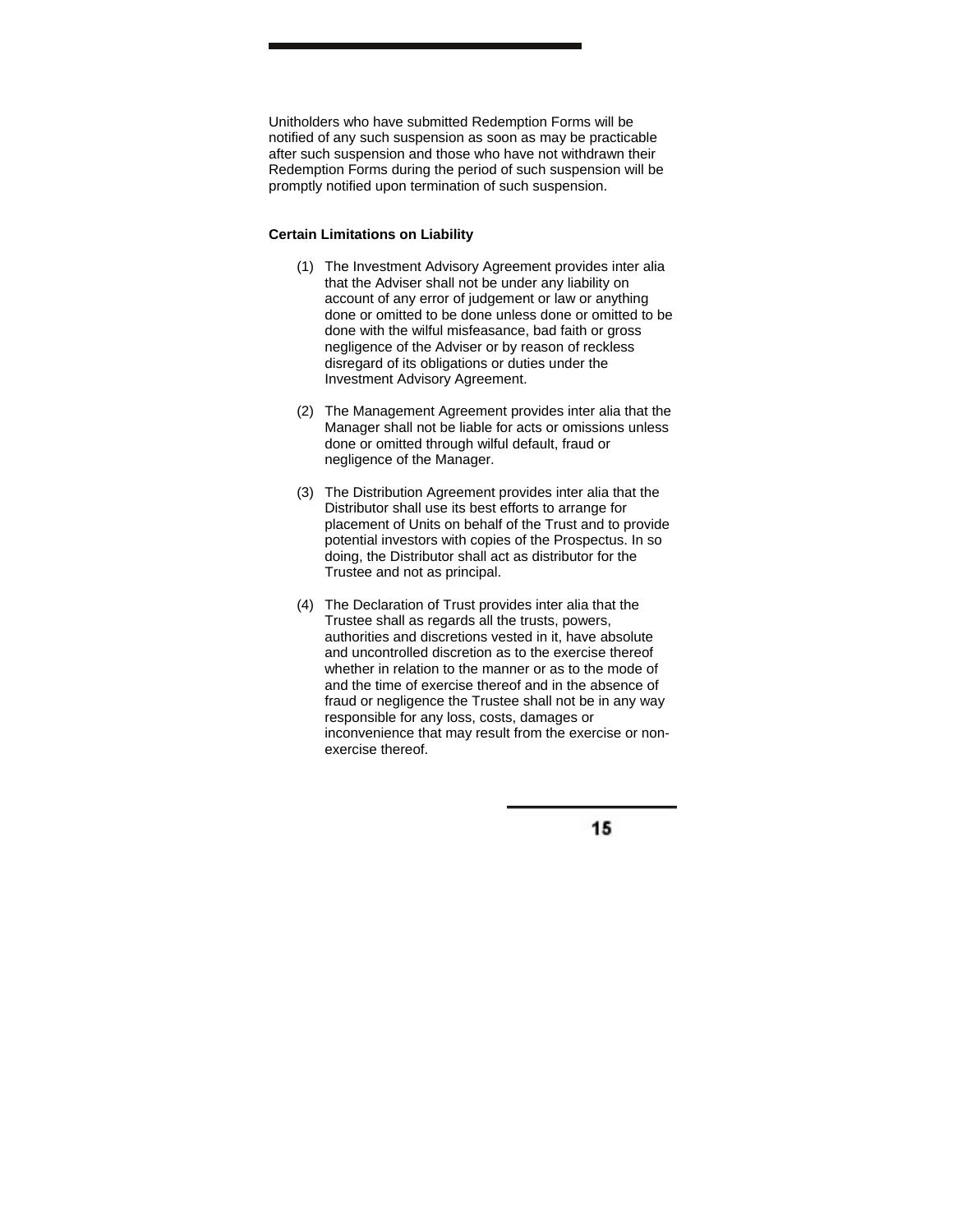### **Termination**

Unless terminated prior thereto by Unitholders' vote or pursuant to a decision by the Trustee (which will be subject to thirty days prior written notice to the Unitholders) that the remaining investment opportunities will not be sufficient to achieve the Investment Objective, the Trust will terminate on whichever is the earliest of (i) the expiry of the Perpetuity Period (which shall expire at the end of the period of 21 years from the date of the death of the last survivor of all the descendants, male and female, of Her Majesty Queen Elizabeth II living on the date of execution of the Declaration of Trust (ii) the redemption of all Units; and (iii) the retirement of the Trustee pursuant to the Declaration of Trust without a new Trustee being appointed.

In order to effect such termination the assets of the Trust will be liquidated by the Trustee in consultation with the Adviser. After payment of all debts and liabilities of the Trust and all fees and expenses of the Trust, the net proceeds of such liquidation will be distributed, to the extent not distributed prior thereto, on the thirtieth Business Day following termination of the Trust pro-rata to the Unitholders of record on the date of termination of the Trust.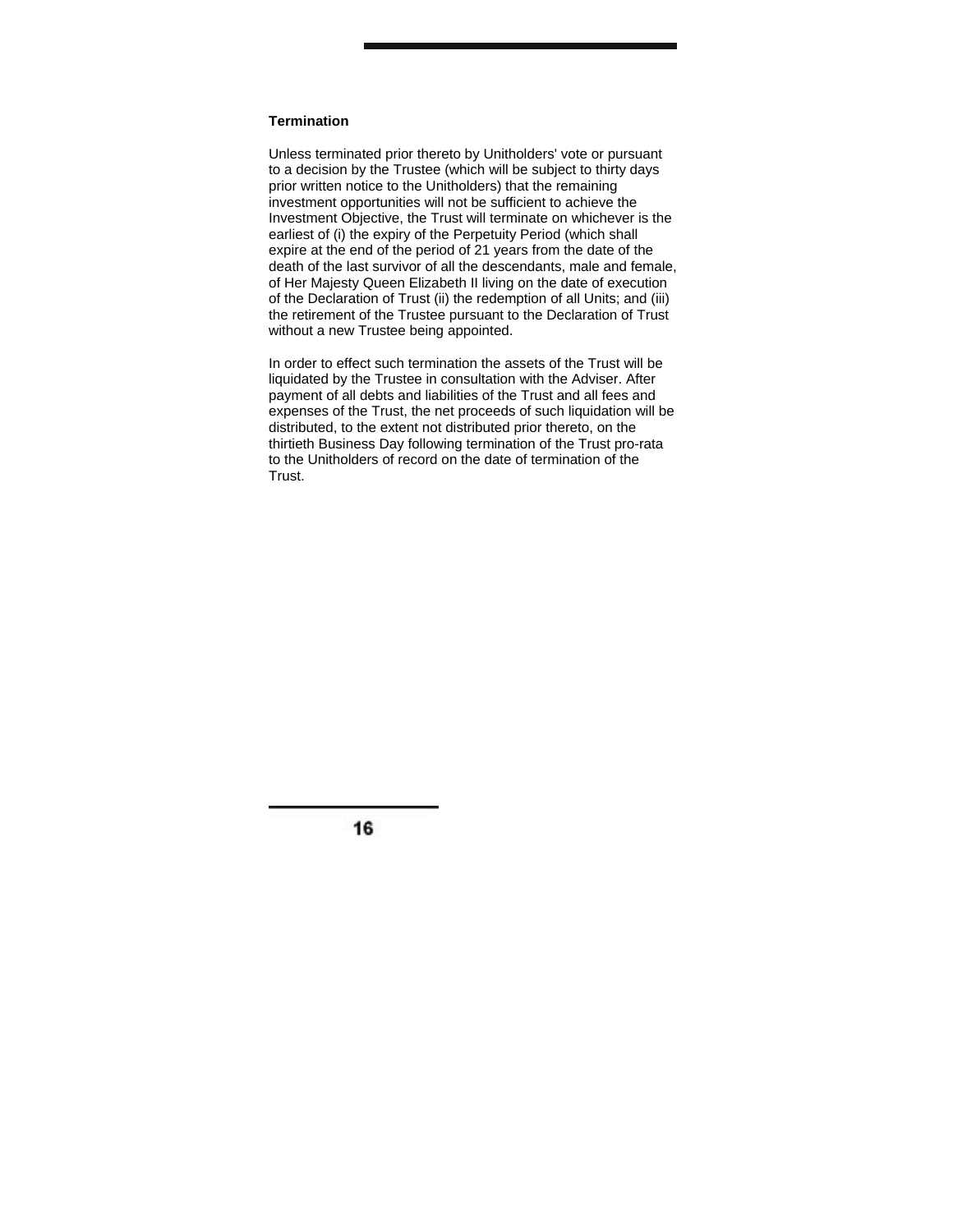# **TAX CONSIDERATIONS**

Prospective purchasers of Units should consult their own tax advisers as to the taxes applicable to the acquisition, holding or disposition of Units under the laws of the countries of their respective citizenship, residence or domicile.

# **INCOME AND DISTRIBUTIONS**

The Trustee intends to make distributions out of the net income and net realised profits of the Trust, although it is expected that these distributions will normally represent a proportion of such net income and profits. The amount of such distributions will be determined by the Trustee and will ordinarily be paid quarterly. Units will accrue entitlement to distributions as long as they are issued and outstanding. Units will be entitled to distributions as of the Subscription Date to (but not including) the Redemption Date.

Distributions payable in this Trust will ordinarily be reinvested automatically in additional Units of the Trust at the Issue Price as at the relevant Distribution Date unless investors or until Unitholders request that their Distributions be paid to them in cash.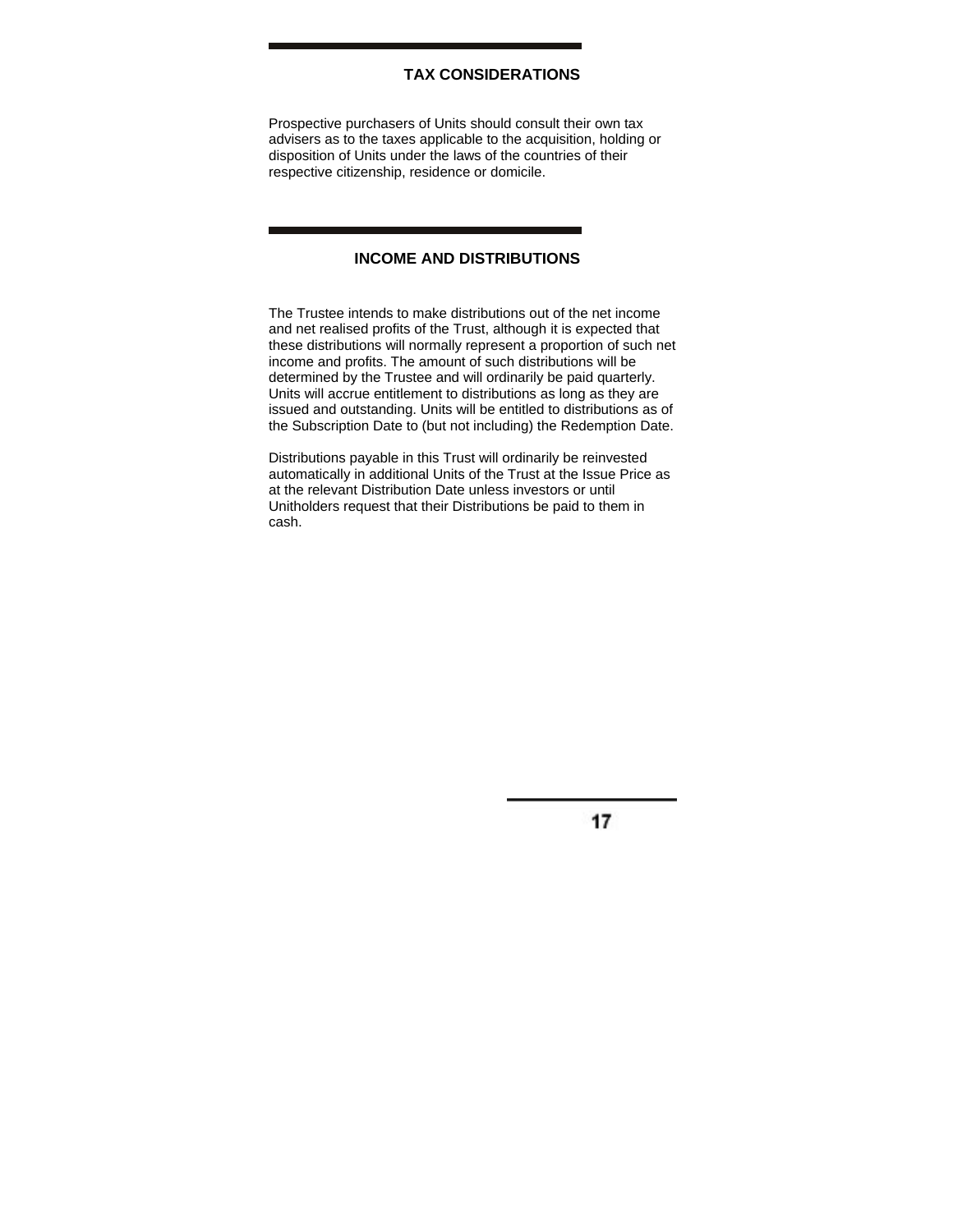# **GENERAL INFORMATION**

### **Documents for Inspection**

The Trust's annual financial statements will be made up to 31st December in each year beginning in 1998. Annual audited financial statements of the Trust will be sent to Unitholders at their registered addresses.

Copies of the Declaration of Trust and agreements with the Adviser, the Manager and the Distributor as well as copies of the Annual Report of the sponsor, Republic Bank Limited may be inspected at the registered office of the Trustee and/or such other offices as the Trustee may from time to time determine and notify to Unitholders and prospective Unitholders.

## **Unitholders' Voting**

With regard to certain matters, the Unitholders will be required to approve or confirm such action as detailed in Schedule 2 of the Declaration of Trust, either by an Ordinary Resolution or Extraordinary Resolution passed in accordance with the provisions of the Declaration of Trust.

### **Change of Situs**

The Trust is governed by the laws of Trinidad and Tobago, but in certain circumstances (as detailed in Section 20 of the Declaration of Trust) the Trustee may be replaced or retire and a new Trustee may declare the law of the Trust to be that of another jurisdiction. Notice of this would be given to the Unitholders.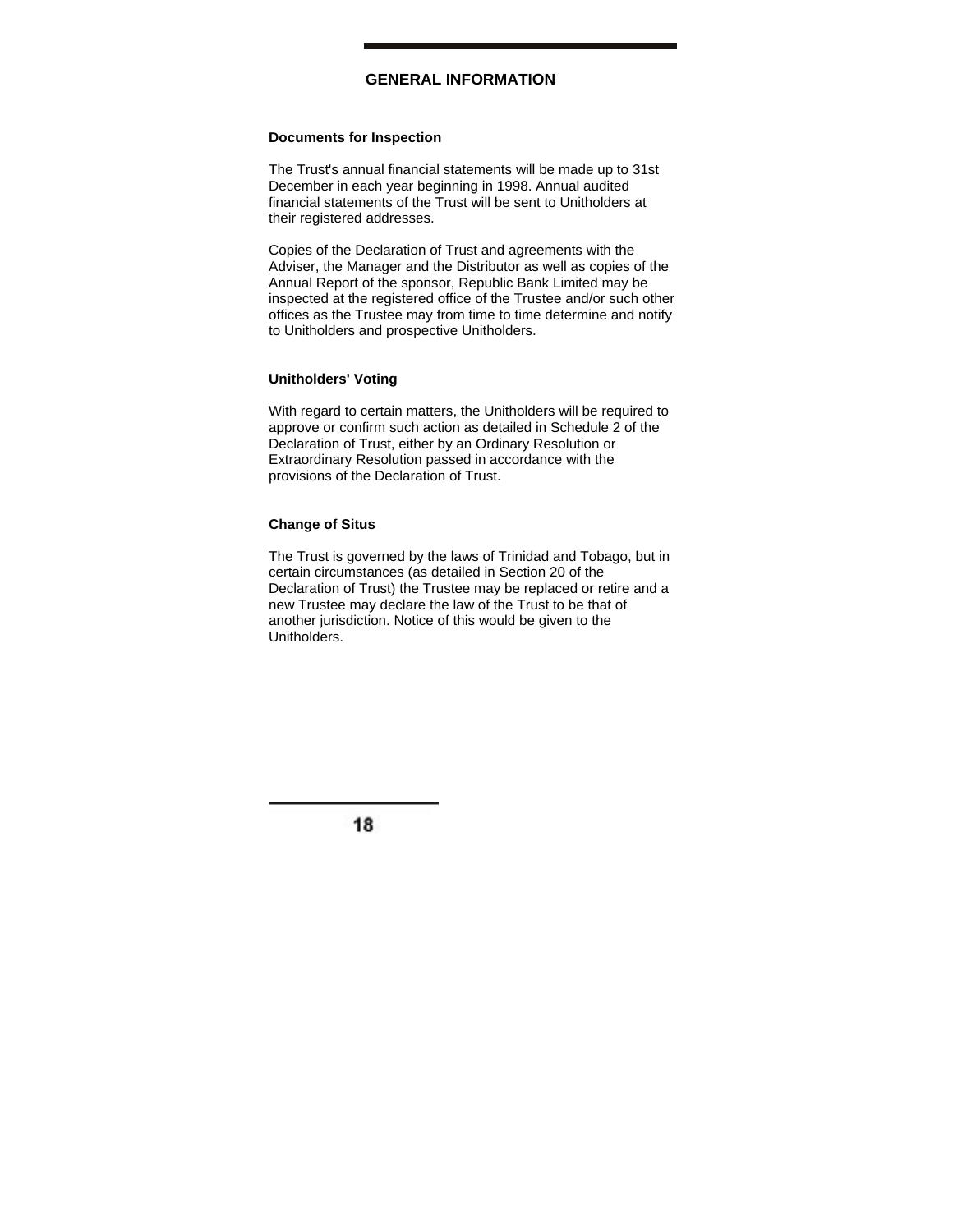#### **Fees**

### **Trustee**

The Trustee shall be entitled to be paid from the Deposited Property of the Trust a quarterly fee which shall be calculated and accrued daily and payable in arrears of an amount which will not exceed an annual rate of 0.15% on the average Net Asset Value during the relevant calendar quarter and such fees shall, in respect of the quarter in which the Closing Date occurs and the quarter in which the Trust is terminated, be pro-rated on the basis of the number of days remaining in such quarter from and including the Closing Date or (as the case may be) the number of days elapsed in such quarter to and including the termination date, and the number of days in the relevant quarter. The fees payable to the Trustee may be increased with the sanction of an Ordinary Resolution.

#### Adviser

The Adviser shall be paid out of the Deposited Property of the Trust a quarterly fee, calculated on the basis of the average Net Asset Value in that quarter pro-rated where necessary on the basis of number of days remaining or elapsed in the quarter, according to an annual rate not to exceed 0.60% on the average Net Asset Value of the Trust. The Adviser will be reimbursed all reasonable out-of-pocket expenses incurred in the performance of its duties as Adviser.

#### Manager

The Manager shall be paid out of the Deposited Property of the Trust a quarterly fee, calculated on the basis of the average Net Asset Value in that quarter, prorated where necessary on the basis of the number of days remaining or elapsed in the quarter, according to an annual rate not to exceed 1.00% on the average Net Asset Value of the Trust. The Manager will also be reimbursed all reasonable out-of-pocket expenses incurred by it in the performance of the Manager's duties.